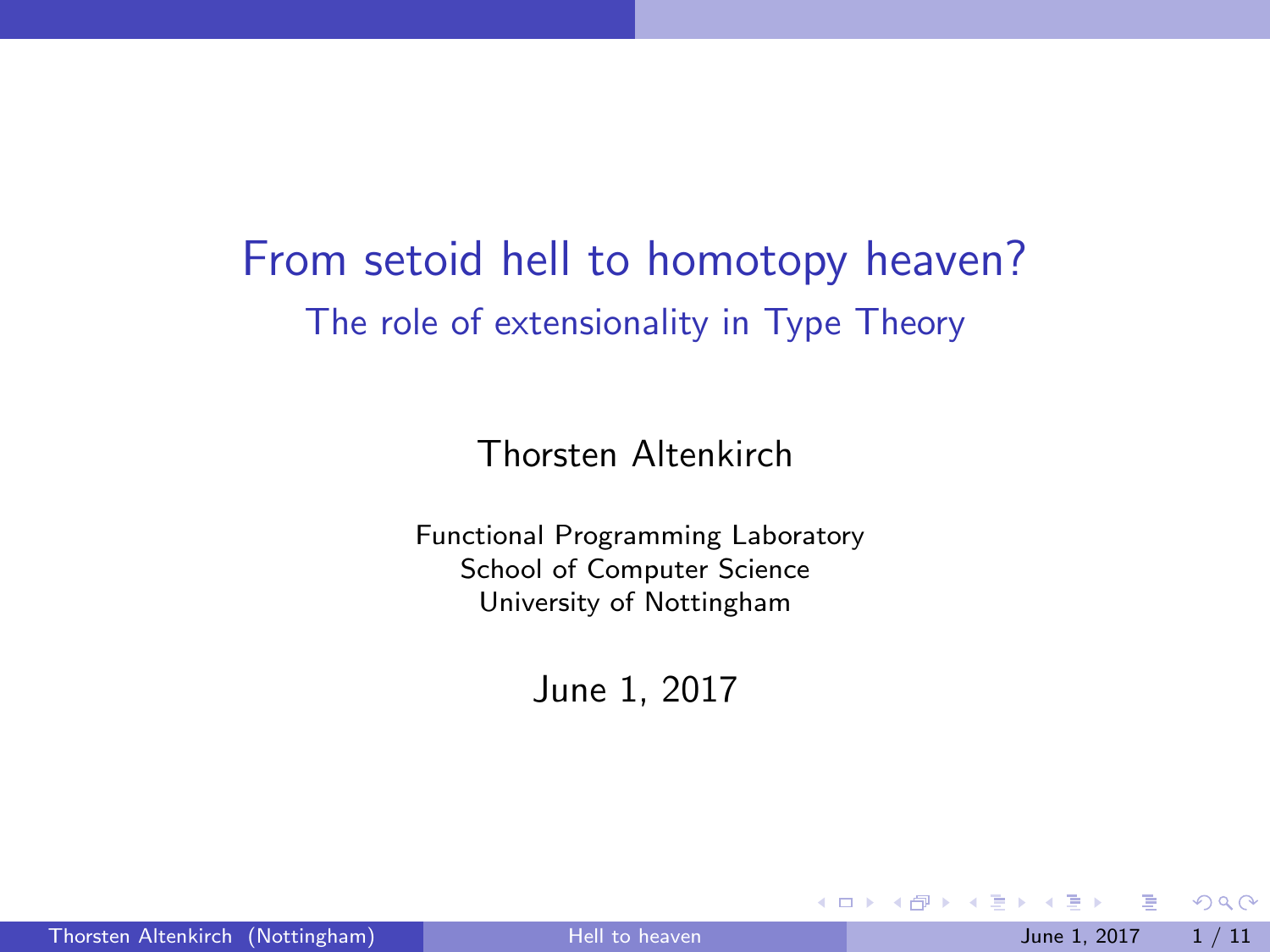#### intensional Mathematical objects are equal iff they have the same definition.

extensional Mathematical objects are equal if they have the same behaviour.

4 日下

化重 经间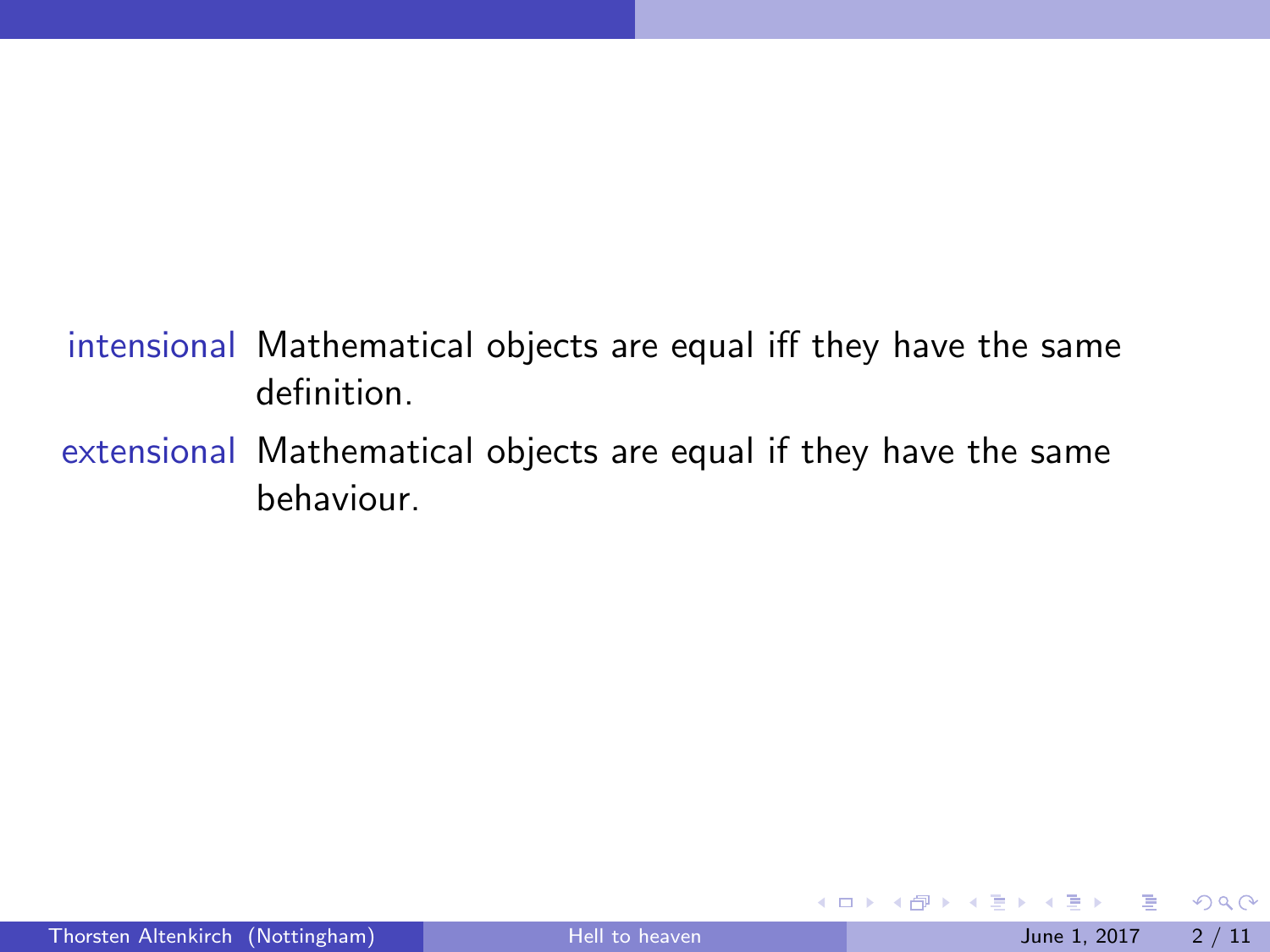### The case for extensionality

- Mathematics at large: building towers of abstraction.
- To do this we need to hide implementation details.
- Hence we need extensionality.
- **•** In an extensional system we can always decide to model intensional aspects.
- **•** But if we don't have extensionality from the beginning we can't make it up.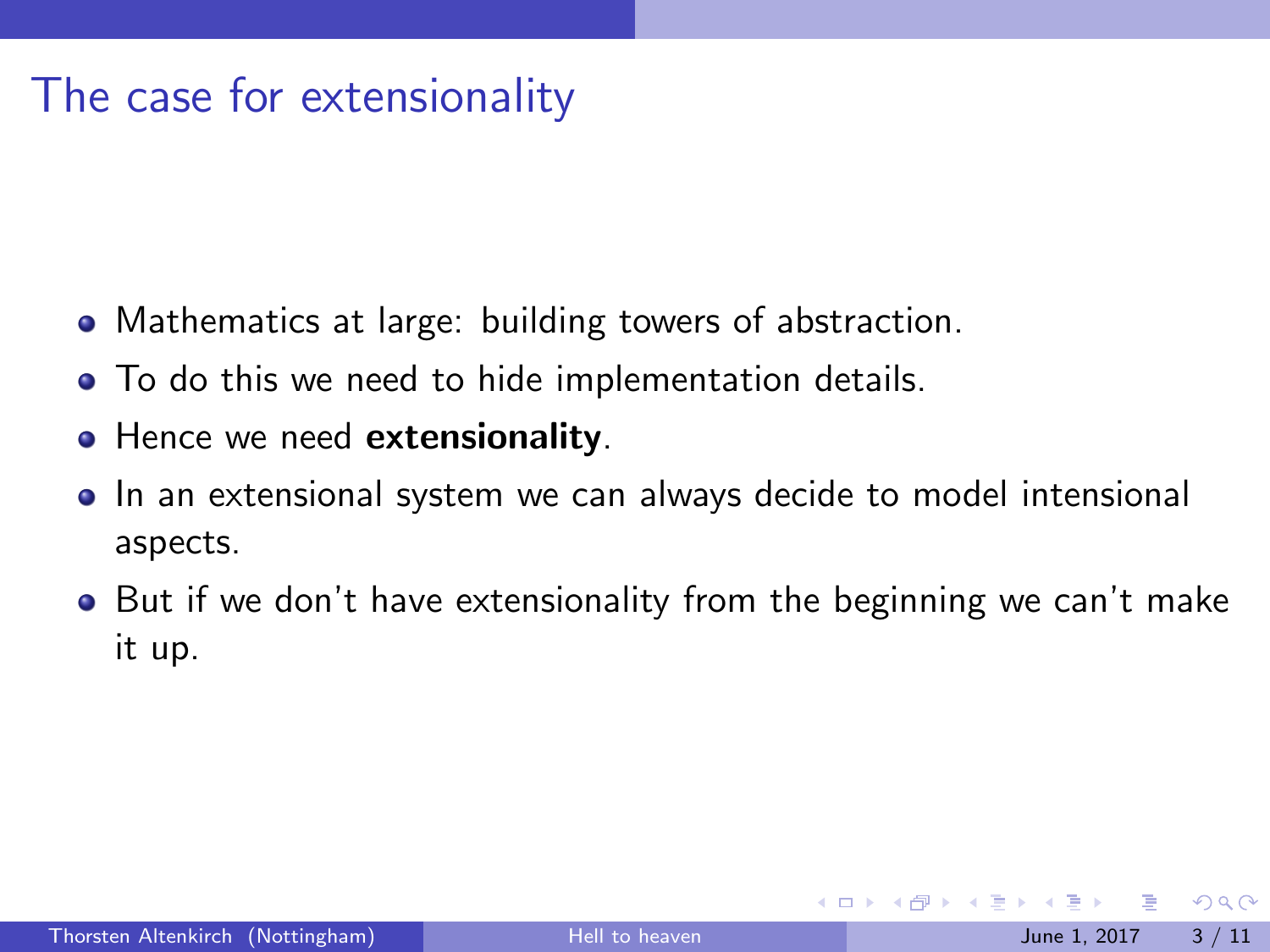# The paradox of intensional type theory (ITT)

- We can only observe extensional aspects of our objects.
- In this sense ITT is more extensional than set theory.
- On the other hand ITT only identifies objects that have the same definitions (intensional equality type)
- o In particular it lacks:

functional extensionality Two functions that are pointwise equal are equal.

propositional extensionality Two propositions that are logically equivalent are equal.

Quotients We can quotient a type by an equivalence relation

 $QQQ$ 

 $\triangleright$  and  $\exists$   $\triangleright$  and  $\exists$   $\triangleright$ 

4 0 8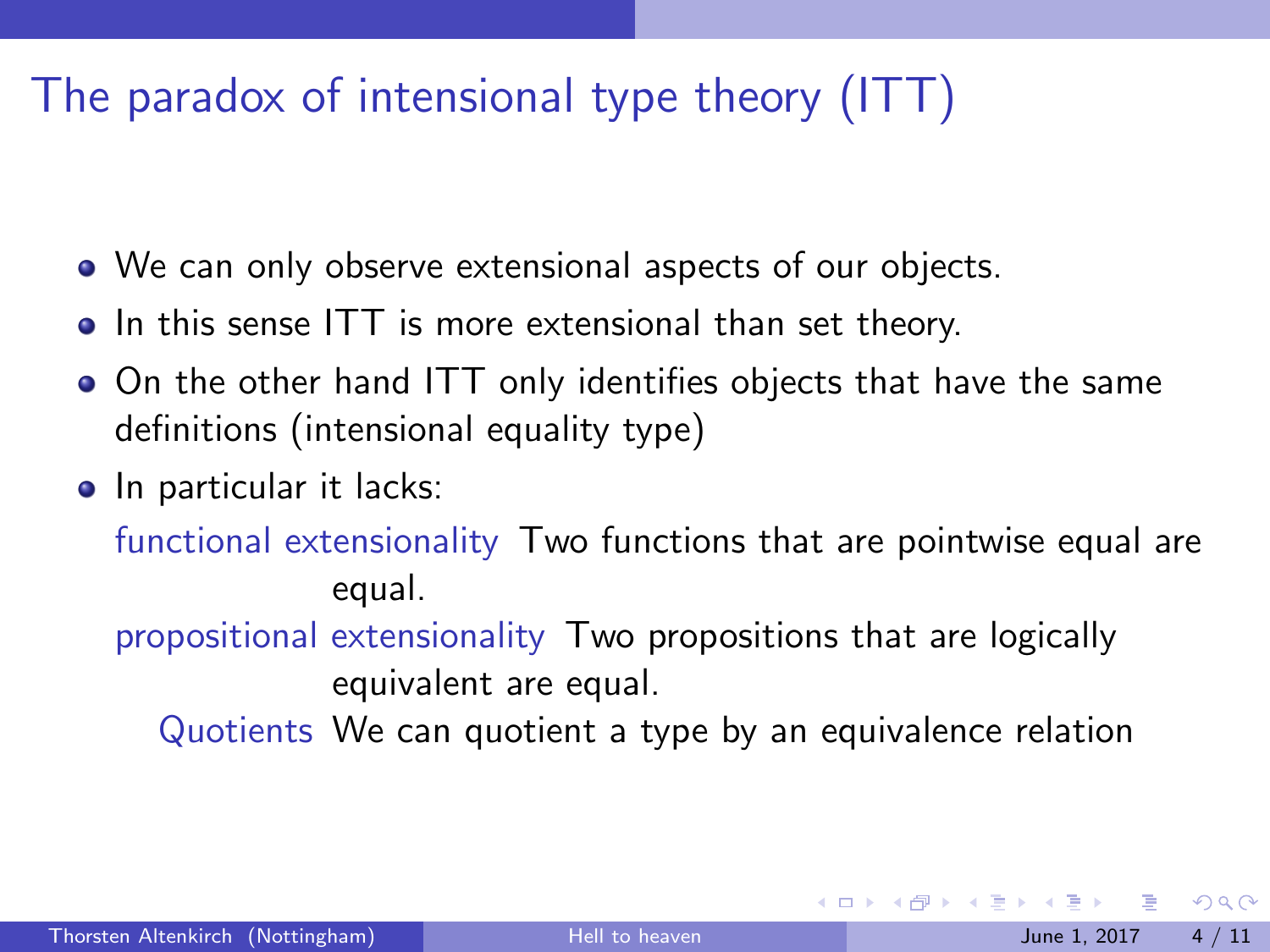### **Setoids**

- To overcome this weakness we used setoids.
- A setoid is a type with an equivalence relation.
- We make extensional equality explicit.

4 0 8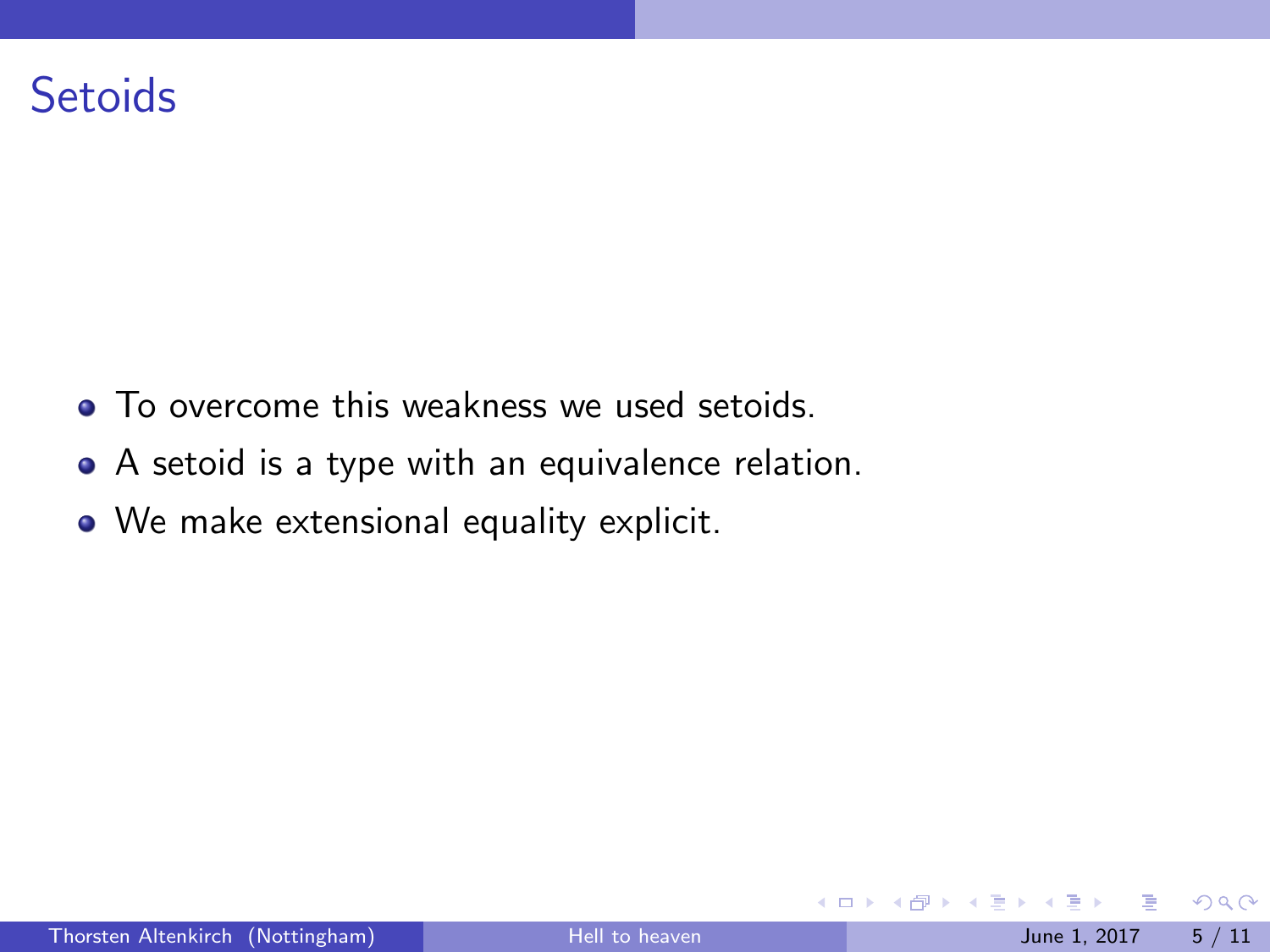# Setoid Hell

- Where exactly do we use setoids and where types?
- We have to introduce a lot of boilerplate, e.g. we define List as an operation on types but now we have to lift this also to setoids.
- This gets even worse when we consider families of setoids, as for example in categories where the objects have a non-trivial equality.
- We never actually hide the implementation, any user of a setoid may still depend on the implementation details.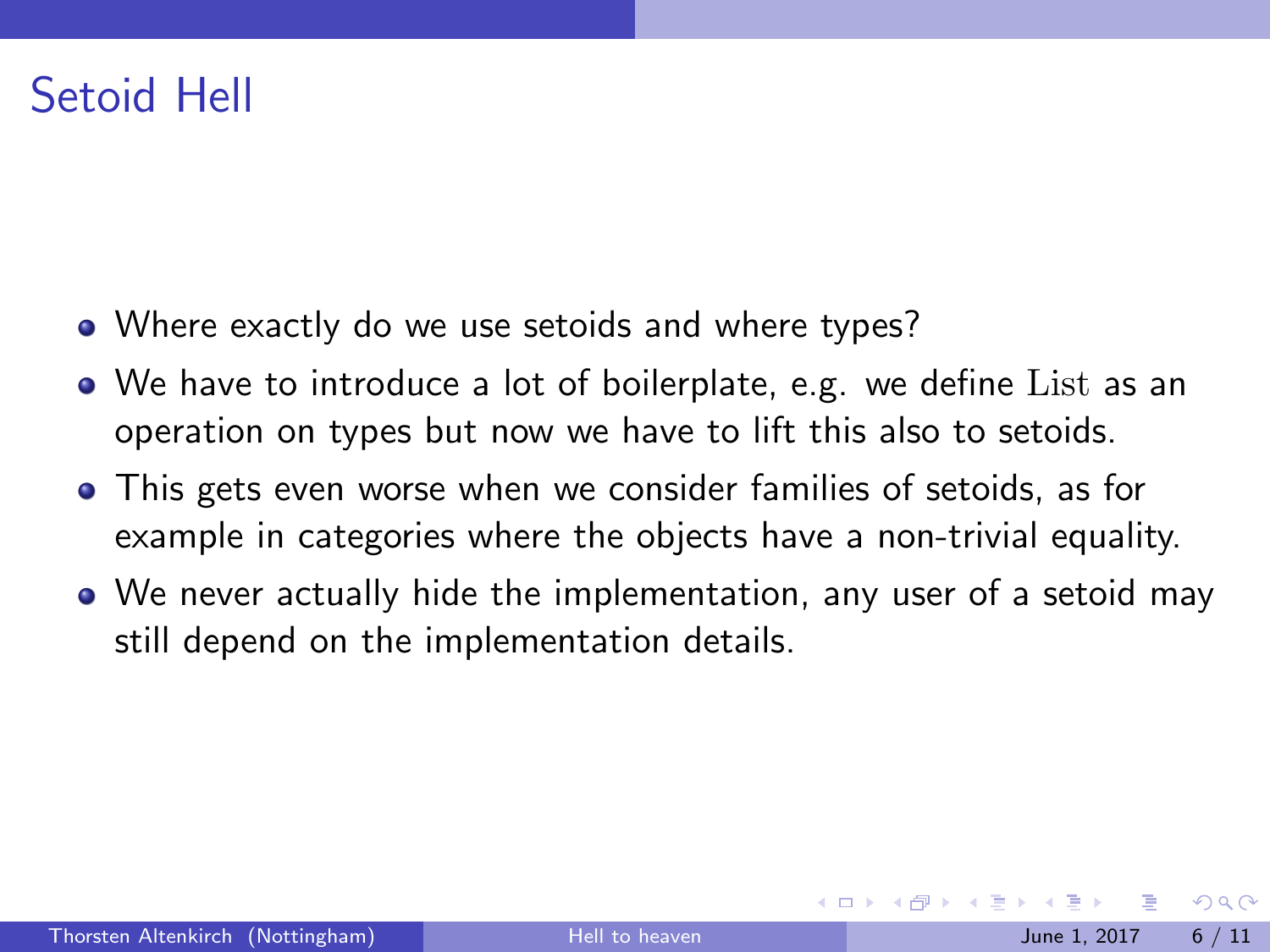# Observational Type Theory

- Make explicit the type theory of setoids.
- Types are given by:
	- $\blacktriangleright$  Elements
	- $\blacktriangleright$  A propositional equality type
- A proposition is a type with no information.
- We obtain:
	- $\blacktriangleright$  functional extensionality
	- $\blacktriangleright$  propositional extensionality
	- $\blacktriangleright$  quotients

4 日下

 $QQQ$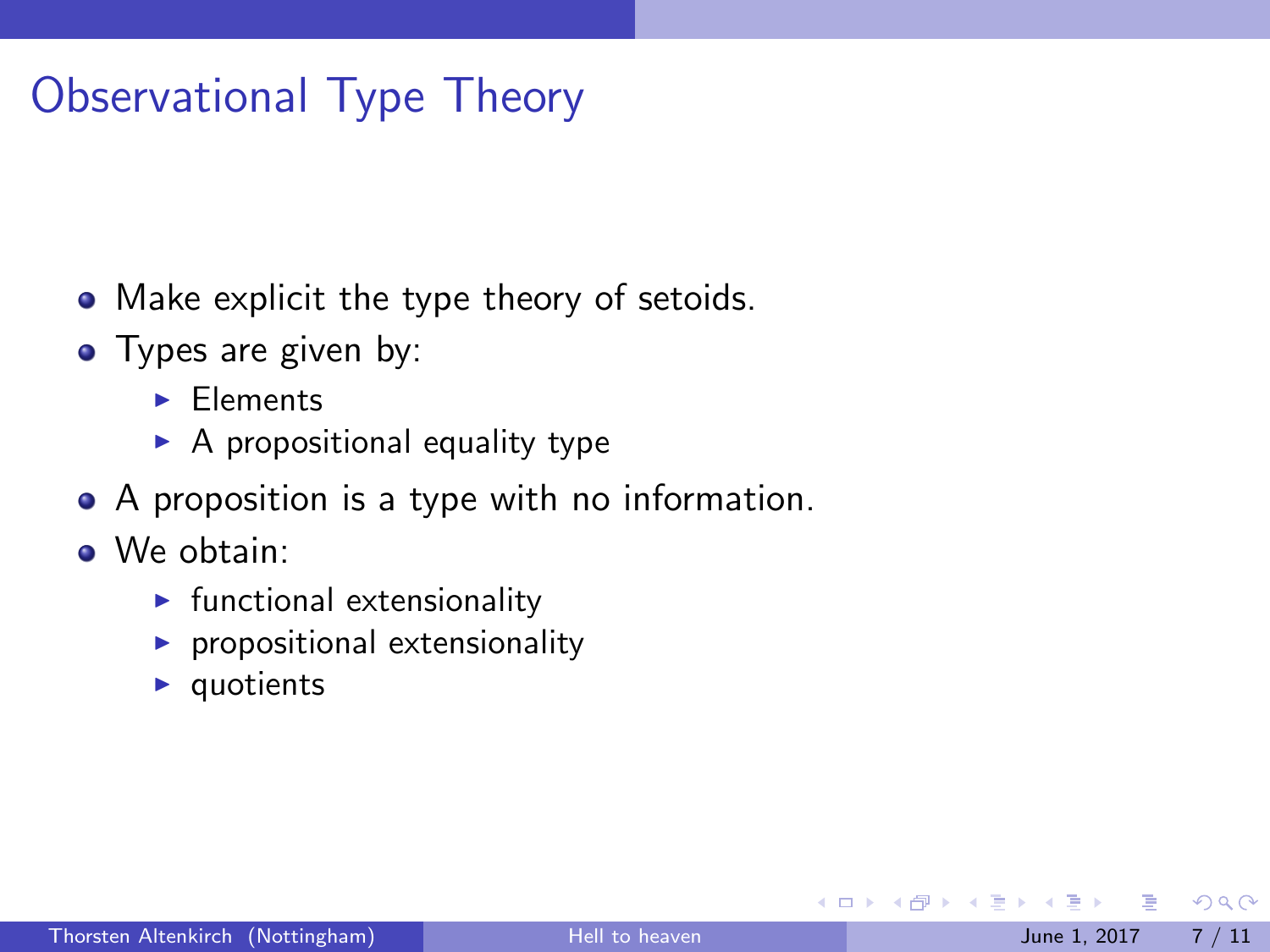## More extensionality

- A set is a type with a propositional equality
- New principle:

Set extensionality Two sets are equal if they are in a one-to-one correspondence.

- Equality can no longer be propositional because there is more than one way sets can be in a one-to-one correspondence.
- We can model types as groupoids  $(=$  glorified setoids).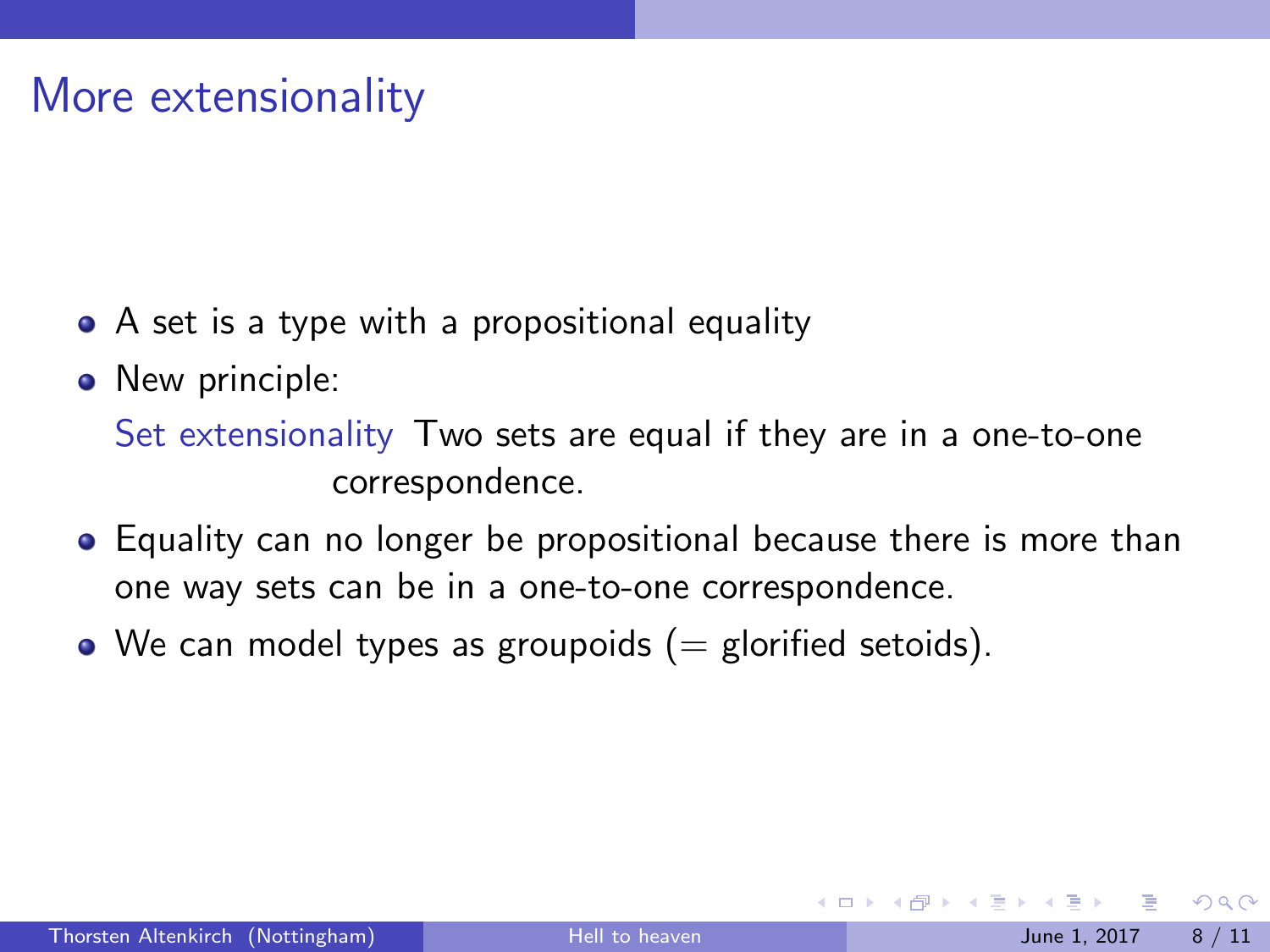# The paradox of extensional type theory

- Extensional type theory features the equality reflection rule, identifying judgemental and propositional equality.
- We obtain:

functional extensionality propositional extensionality quotients

We cannot have set extensionality because equality reflection means that we cannot have non-propositional equalities.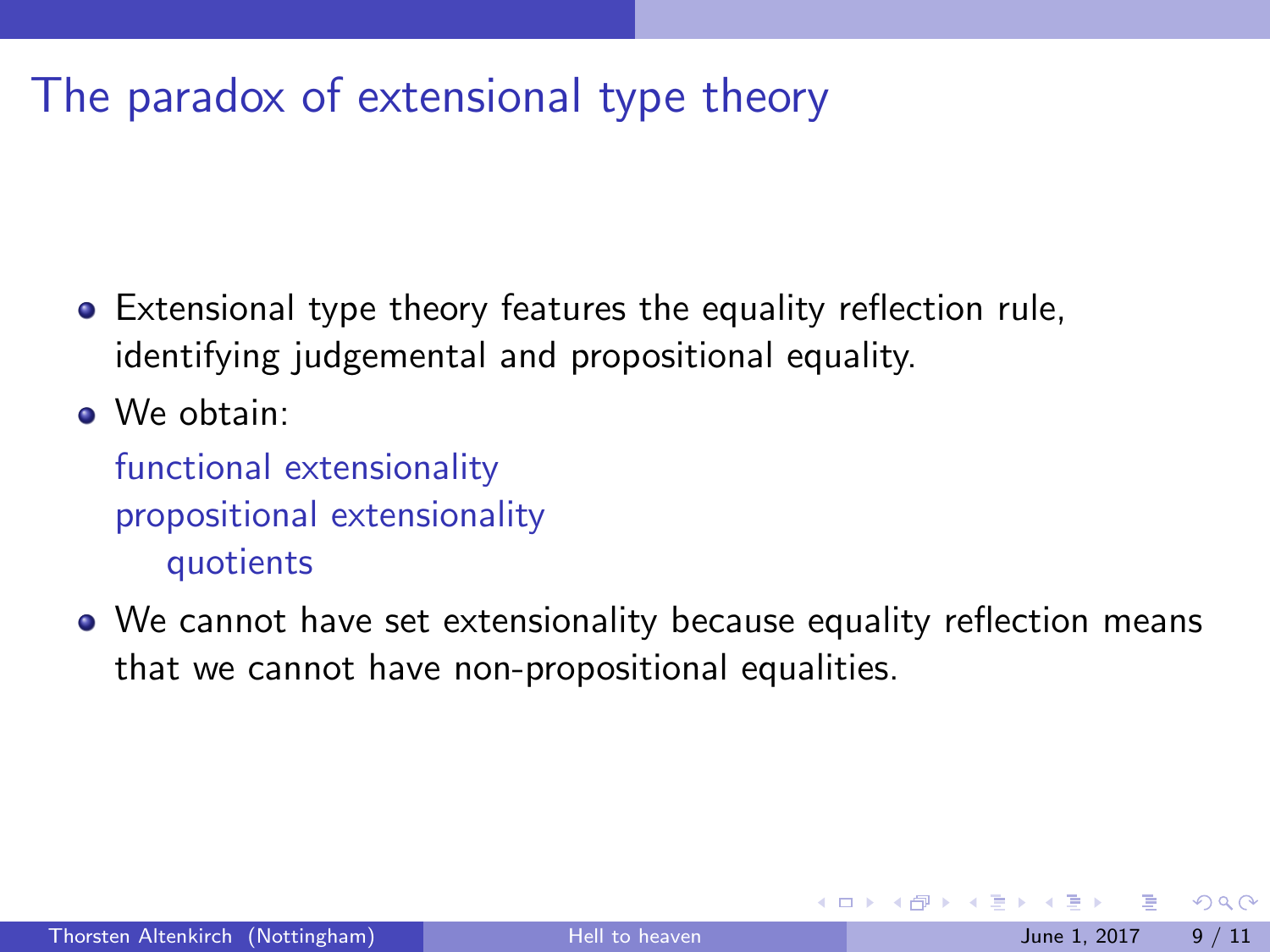### Going on until the cows come home

- Why stop at groupoids?
- We can define a general notion of equivalence taking proof-relevant equality into account (cf. Ian Orton's talk).
- More extensionality:

Univalence Two types that are equivalent are equal.

• We model types as weak  $\omega$ -groupoids (infinitely glorified setoids)